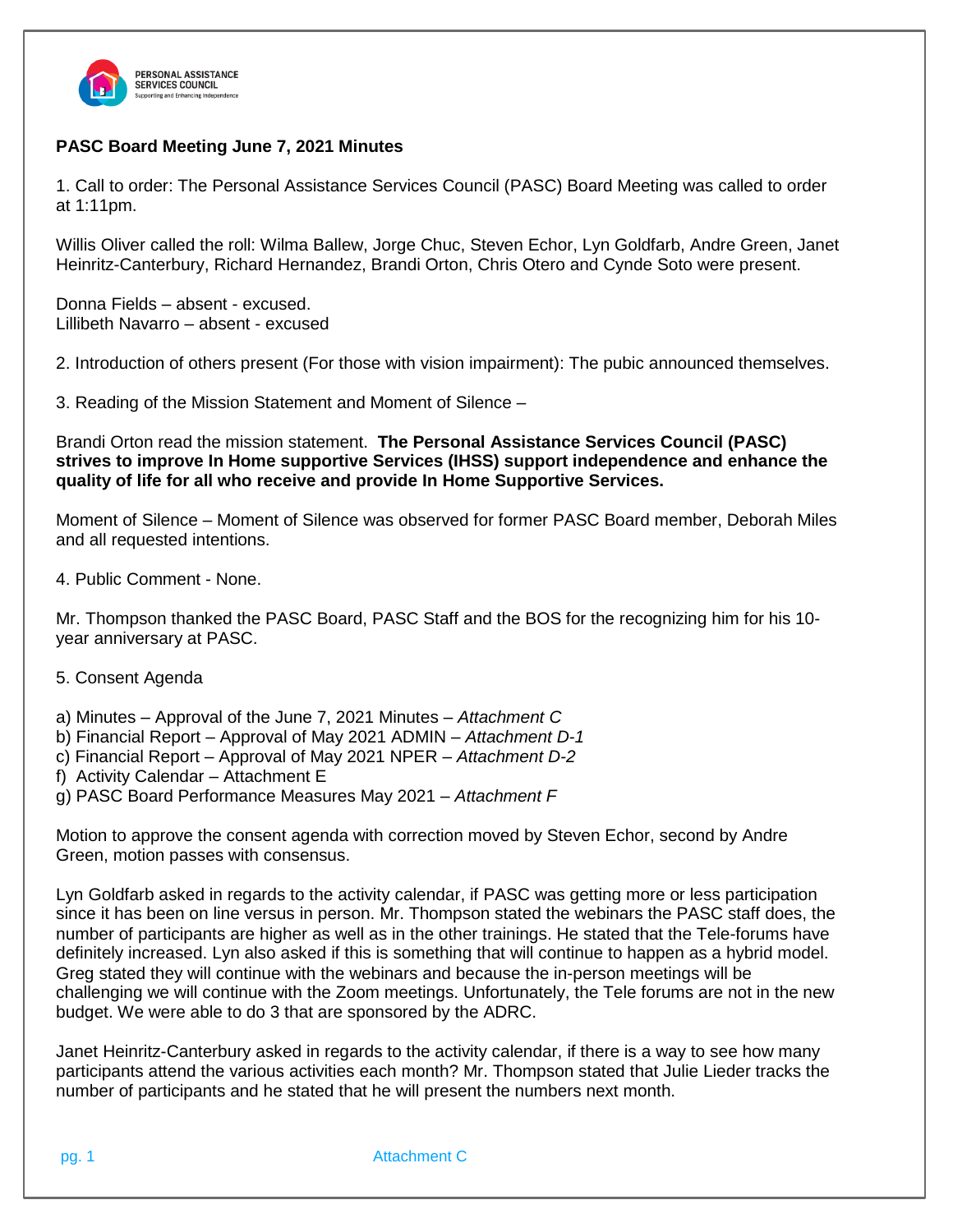- 6. Board Chair Report Janet Heinritz-Canterbury
	- a) General Comments: Janet Heinritz-Canterbury talked about former PASC Board member, Deborah Miles and her untimely passing and the memorial service that she attended. She and other Board members and staff shared their heart felt thoughts, experiences and feelings about their relationship with Deborah Miles.

Janet Heinritz-Canterbury also commented and thanked Sonia Miramontes on her new endeavors with the county but will not be working with PASC going forward, but Edgard Ramirez and Ying Chan will take her place. Sonia Miramontes thanked the PASC Board and stated that she will still be with the IHSS program but she will have a different assignment.

## b) Board Discussion:

Janet Heinritz-Canterbury talked about returning back to the Kenneth Hahn Hall of Administration to have the PASC Board meetings in person and she shared some of the challenges. She asked the for the Board's opinion about meeting at other locations around the county where they can connect with more consumers and providers and learn about the possible needs.

Several Board members commented and shared their thoughts and opinions about using other supervisorial locations for the PASC Board meetings as well as they talked about concerns on meeting structure, cost, space, availability, accessibility and does the Board need to meet monthly or quarterly. Greg Thompson brought to the Board's attention and briefly talked about the possibility of the Governor's taking away the relaxed rules on the Brown Act and we will return to in person meetings. Jorge Chuc commented and added that when he and Brandi Orton met with Supervisor Solis, they brought up the damaged sidewalk issue and he stated that they were told that it was fixed.

c) Discussion of DPSS' Reponses:

Janet Heinritz-Canterbury thanked Ying Chan for responding to the questions the Board had at last month's Board meeting and wanted to have a conversation about them. Janet asked the Board if they had a chance to look at the comments that were sent to them. She stated that the Board wants to understand better what happens to a consumer in IHSS, (inaudible) and their interactions with their social workers, especially those who have challenges and cannot find a provider even after getting multiple lists of to find a provider.

The Board shared their comments about the topic at hand.

Steven Echor asked, what does the county do when a consumer is unable to find a provider that is not satisfactory to their needs after multiple tries.

Janet Heinritz-Canterbury asked Ying Chan if she was comfortable responding to the Board's questions and Ying stated that she can make a simple comment and stated that when the social worker does a home assessment, they do make certain referrals based on the need of the consumer and connect them with the appropriate agency. Janet Heinritz-Canterbury responded and asked about mental health and Ying stated that the social workers have a brochure that has multiple resources to connect the consumers to the various agencies depending on or if there is a need. Janet Heinritz-Canterbury reiterated Steven's question and Ying responded and stated that they make the necessary referrals including mental health as well as she reiterated the steps on how DPSS assists a consumer with possible mental health issues if necessary, APS gets involved and it all depends on the assessments as well as they refer the consumers to PASC. Petra Gonzalez added, if there are more specific questions, DPSS can take them back.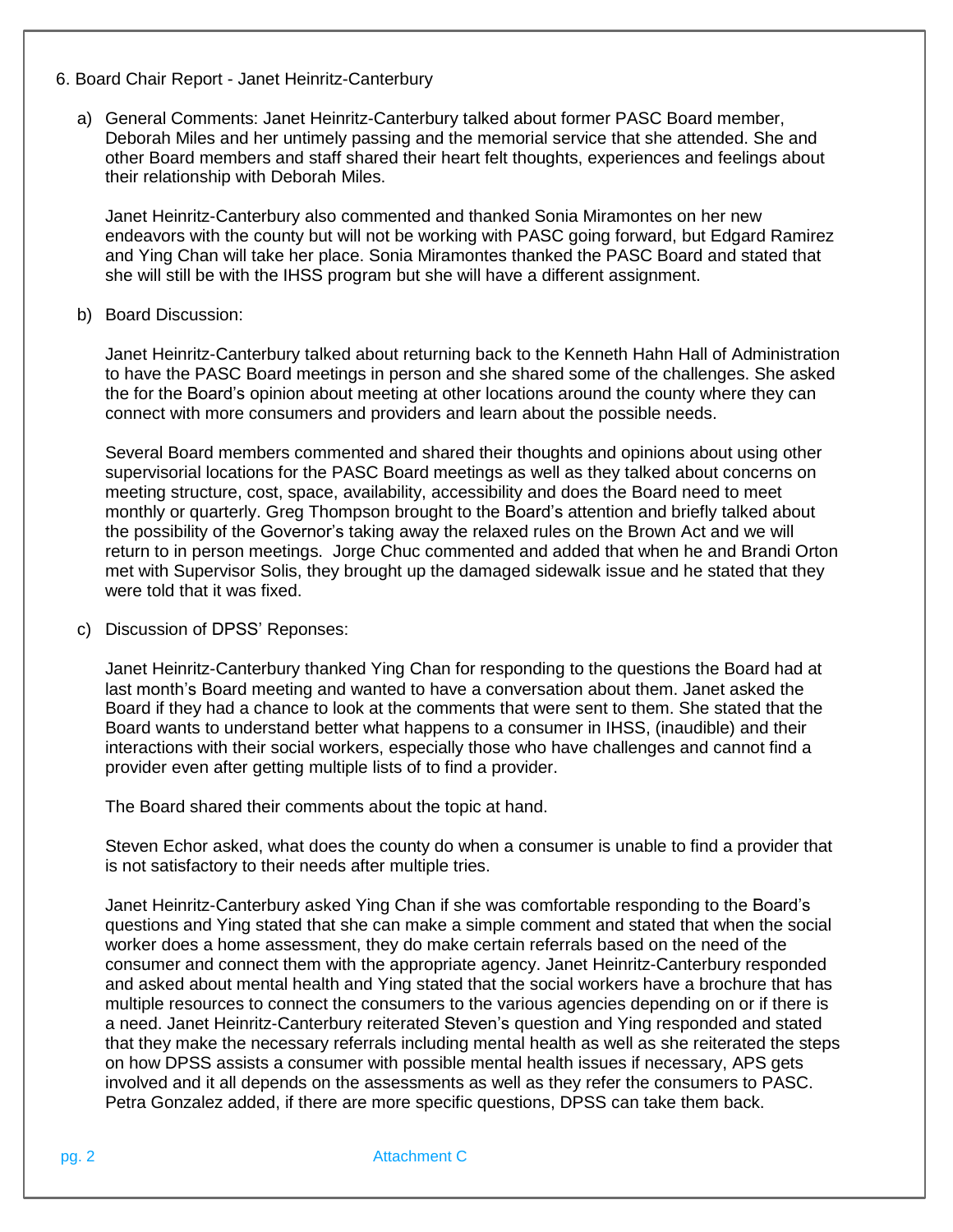Lyn Goldfarb asked about the responsibility and who is checking on the consumer to see if they have a provider.

Steven Echor added and commented about the RECS at PASC and their assistance with helping consumers find a provider. Janet Heinritz-Canterbury stated that it would be helpful to know the numbers of the consumers assisted by the PASC RECS. Greg stated that it is clear by using Bachelor level social workers makes a difference, however, PASC is not budgeted to do that. He also stated that PASC is trying to advocate on a state level to bring attention to this issue of consumer that are not able to find a provider and PASC is trying to propose solutions.

Janet Heinritz-Canterbury stated that LA County has the lowest rate for consumers in the state and asked if DPSS has a notion about that and is that something that DPSS is trying to change and asked Petra Gonzalez to put that in a question for next month and she talked about PASC collaborating more with DPSS on some of these issues and feeling more empowered.

- 7. Executive Director's Report Greg Thompson
	- a) New COBRA Subsidy Debi Hight/Luis Bravo

Greg Thompson commented on the federal and state changes. He learned last month that the federal government is helping the IHSS providers with their COBRA supplement payments and he presented Luis Bravo and Debi Hight to talk more about this topic.

Luis Bravo acknowledged the PASC Health Plan staff for answering the phones and being involved in the mailing out 14,000 COBRA subsidy letters to IHSS providers that are potentially eligible and it all had to be done by May  $31<sup>st</sup>$  as well as he acknowledged Debi Hight for her involvement. He talked about the incredible work that was done by a contract vendor and all of the associated costs and these letters were translated in the LA County threshold languages as well as additional letters will be sent out September to inform over 22,000 providers that the COBRA Subsidy will be ending.

Debi Hight added and explained what COBRA is for the IHSS providers and the benefits.

Greg Thompson commented on the great work that was done by Debi, Luis and the PASC Health Plan department staff. He stated the health plan has been operating under the same budget since 1999 with twice membership. He also stated that if these letters did not get mailed out on time, PASC would have been fined. He also stated that it is his understanding that the federal government will reimburse the county for those administrative expenses. PASC does not have the funds in the HP budget and he reported he has reached out the county and is hoping that the county will reimburse PASC.

Lyn Goldfarb asked if PASC was given funding to send out the COBRA letters. Greg stated PASC is always at the mercy of DPSS because our contract is with them. He has reached out to DPSS and the county CEO and it is his understanding that the CEO is working with DPSS to figure out how to draw down the federal money to reimburse PASC and he is confident that this will be done.

b) South Central Los Angeles ARDC Tele-Forum – Attachment – G

Greg Thompson brought to the Board's attention to the attachment included in the Board packet and he expounded on it.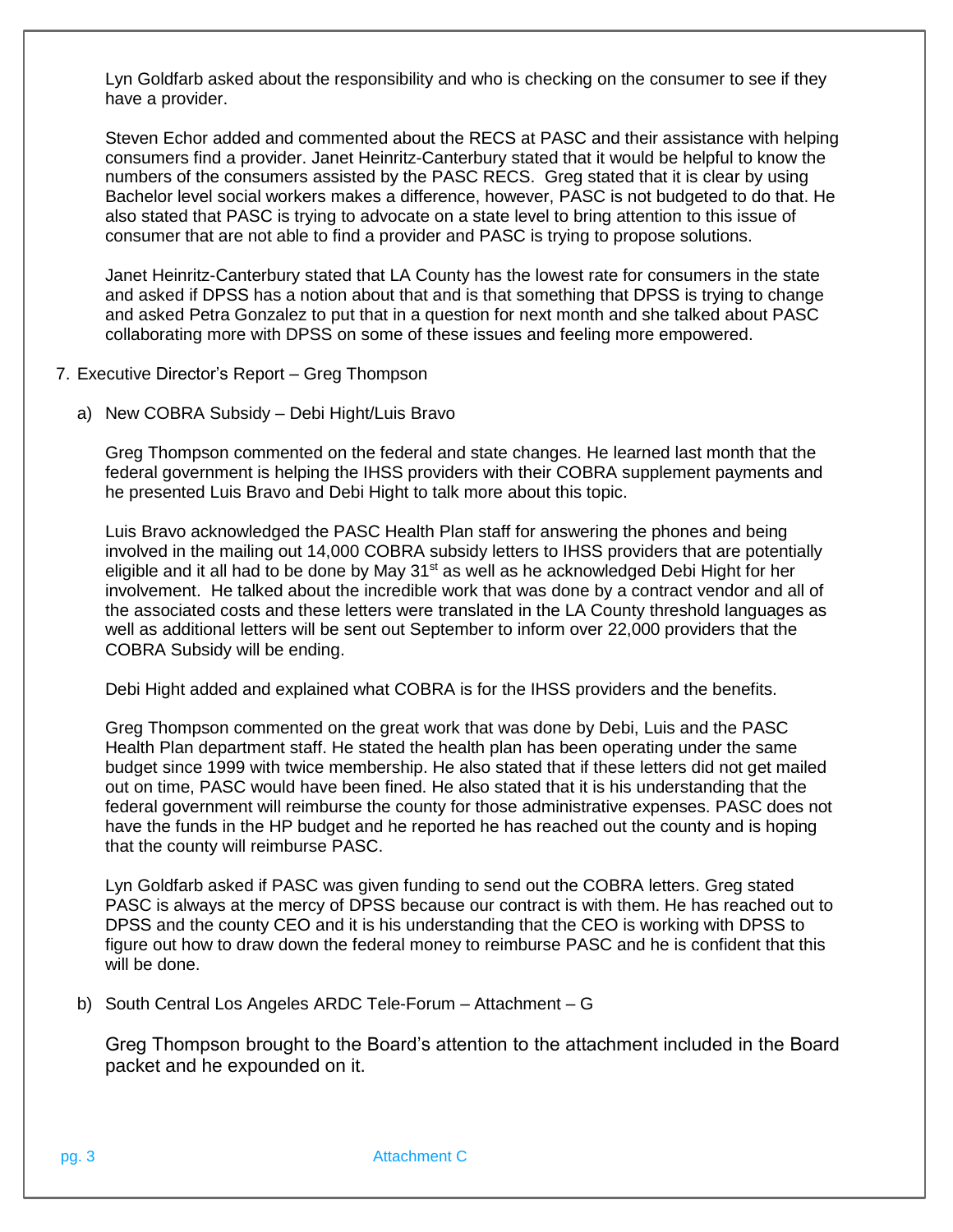c) State Budget (Motion) – Attachment – H-1 & H-2

Greg Thompson brought to the Board's attention to the attachment included in the Board packet and he expounded on it.

#### Motion reads:

Motion in support of \$200 million one-time funding in the State 2021-2022 budget for the IHSS Workforce Investment Plan to support the construction of a training program for IHSS providers.

Motion to approve moved by Cynde Soto, second by Chris Otero/Steven Echor, motion passes with consensus.

## 8. Report from SEIU 2015 – Wendy Duchen/Vernita Randall:

Vernita Randall thanked PASC for the its relationship they have together with SEIU. In regards to the EPG and trainings, she stated that the Union is sharing that information with the providers. She also stated that the Union has had a spike in calls and she stated they had a union supported benefits where they have 296 members who reached out about the benefits, such as, dental, vision and accidental death and life insurance and legal assistance. She also talked about the health care benefits and they had approx. 189 members who called in and inquired about it and they referred those calls to the PASC HP department. She also stated that they also had about 43 calls regarding COVID-19 inquiries which is a huge decrease and they are looking at assessing if they are going to move more towards educating as well if they will continue to vaccine events at the local union office. She also stated that they are also continuing their ETS work and on average, they union assists between 300-400 providers per month. She also asked if the county was still making paper timesheets and if so, has the county stopped issuing them to the providers. She also stated that some providers are still having issuing using the ETS portal and the union is assisting the providers as much as possible. They are continuing to have close relationships with St. Johns and Supervisor Hilda Solis and they are focusing more on education in the next phase. She asked a question and they are interested in partnering up with or collaborate with PASC or DPSS on they can do outreach targeting and would like PASC to provide data from LA Care about the 50,000 health plan members regarding the target areas that the union can focus on where there is a high percentage of providers that have not received the vaccine. She stated that they would like to use their resources to reach as many providers, consumers and family members as possible and they are not asking for personal information, just the areas.

Janet Heinritz-Canterbury asked for clarification on the union's work regarding vaccinations and Vernita reiterated and went over the union's outreach efforts. Janet also stated that last month the Board asked DPSS if they contacted people regarding vaccinations and the county stated that reached out to almost 20,000 people and Vernita stated that the union would like to be in those conversations and work together and at the last vaccine event at the local union office, there were under 100 participants who received the vaccine.

Lyn Goldfarb commented and stated that it would be a good idea to work together.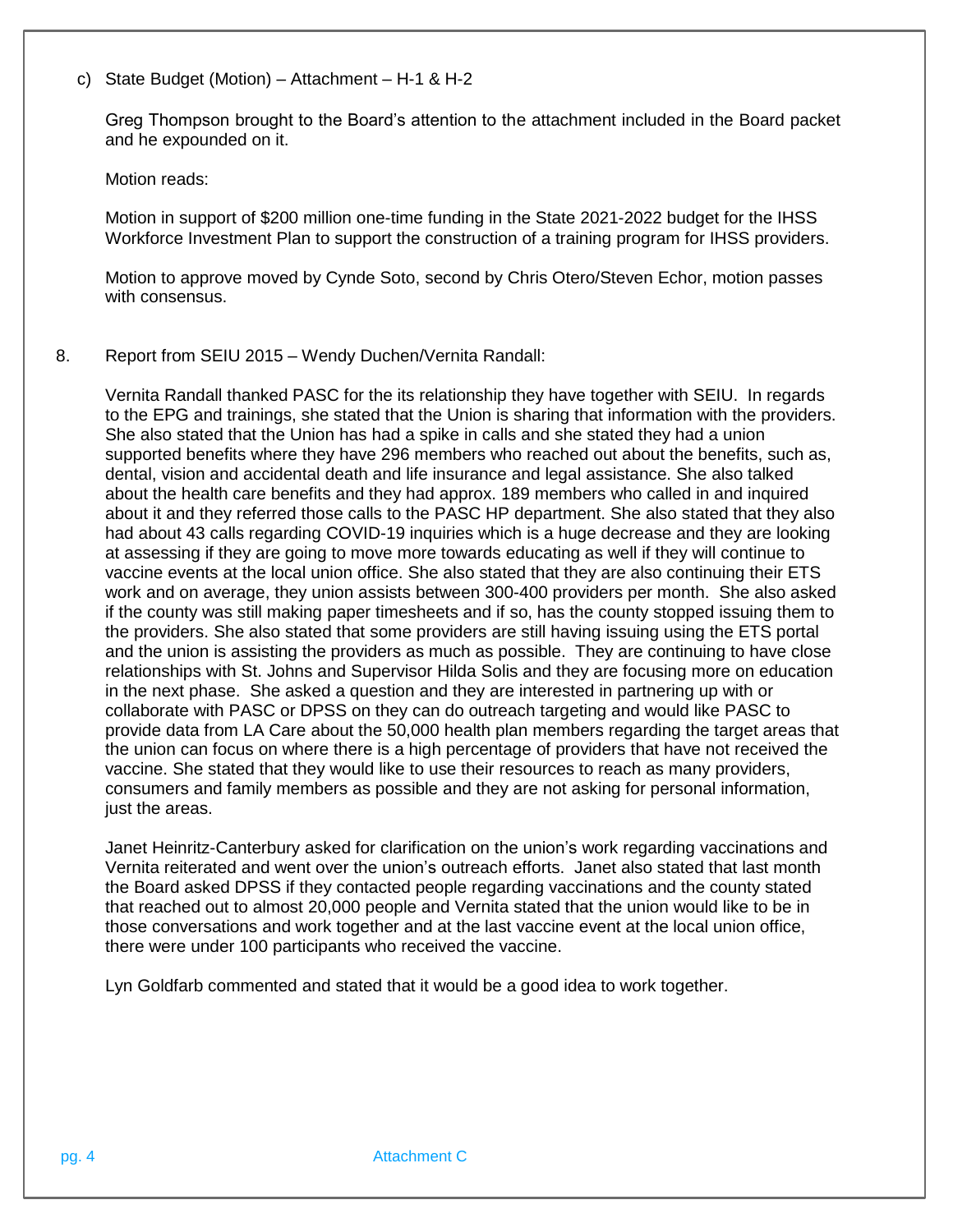# 9. DPSS: Ying Chan reported: **Technical difficulties – sound has audible issues**

| <b>TOPIC</b>                                         | <b>UPDATE</b>                                                                                                                                                                                                                                                                                                                                                                                                                                                                                                                                                                                                                                                                                                                                                                                                                                                                                                                                                                                                             |
|------------------------------------------------------|---------------------------------------------------------------------------------------------------------------------------------------------------------------------------------------------------------------------------------------------------------------------------------------------------------------------------------------------------------------------------------------------------------------------------------------------------------------------------------------------------------------------------------------------------------------------------------------------------------------------------------------------------------------------------------------------------------------------------------------------------------------------------------------------------------------------------------------------------------------------------------------------------------------------------------------------------------------------------------------------------------------------------|
|                                                      |                                                                                                                                                                                                                                                                                                                                                                                                                                                                                                                                                                                                                                                                                                                                                                                                                                                                                                                                                                                                                           |
| <b>IHSS Helpline Data</b>                            | IHSS Helpline call data for April 2021<br>• Number of calls received: 147,804 with Average Wait Time 20:17 minutes.<br>• Recipient wait time: 14:00 - these calls are handled by Social Workers.<br>• Provider wait time: 21:44 - these are calls handled by Senior Clerks<br>• General inquiries/calls:<br>o Questions regarding communications received from CDSS regarding COVID<br>Medical Accompaniment Form<br>o Question regard to COVID Sick Paid Leave<br>o Request changes to provider in the case<br>o Following up on receipt of documents mailed to IHSS                                                                                                                                                                                                                                                                                                                                                                                                                                                     |
| <b>IHSS Stats</b>                                    | • IHSS Caseload as of May 2021:<br>$\blacktriangleright$ Consumers - 236,778<br>$\triangleright$ Providers - 191,200                                                                                                                                                                                                                                                                                                                                                                                                                                                                                                                                                                                                                                                                                                                                                                                                                                                                                                      |
| <b>DPSS Outreach</b>                                 | • As of May 13 <sup>th</sup> , LA County began offering the COVID vaccine for ages 12 to 17.<br>As such, we are preparing a text campaign for recipients ages 12-17. Target date to<br>launch the campaign is Monday, June 14, 2021.<br>• Additionally, we have updated the COVID vaccine messaging on the IHSS<br>webpage and the main DPSS page to include the 12+ information.                                                                                                                                                                                                                                                                                                                                                                                                                                                                                                                                                                                                                                         |
| <b>Electronic Visit</b><br><b>Verification (EVV)</b> | • 99.92% for the month of May 2021.                                                                                                                                                                                                                                                                                                                                                                                                                                                                                                                                                                                                                                                                                                                                                                                                                                                                                                                                                                                       |
| <b>Response to Greg's</b><br><b>Update</b>           | • Greg mentioned that he had not heard anything from the county on certain topics.<br>Please note that the county takes its direction from the State/CDSS. Assembly Bills<br>and Senate Bill proposals are being publicized and are not necessarily discussed<br>with the county. At the point the county is looped in on items impacting IHSS or<br>PASC directly, we often loop in Greg for feedback, although PASC may receive this<br>information directly through CAPA/PEG pipeline for feedback. Please be assured<br>that our goal is to work as partners for the benefit of LA County residents.                                                                                                                                                                                                                                                                                                                                                                                                                  |
| <b>Sherri's Update</b>                               | <b>COVID Outreach:</b><br>>IHSS launched several text message, phone, email and social media campaigns<br>to educate and inform IHSS recipients and providers of their eligibility to COVID-19<br>vaccine and provide them with registration information:<br>○ IHSS Provider COVID-19 Vaccine Survey – sent to 190,262 IHSS Providers<br>o IHSS Recipients ages 65+ and Severely Disabled COVID-19 Vaccine Survey -<br>sent to 54,301 IHSS Recipients<br>o IHSS Provider COVID-19 Vaccination Eligibility - sent to 190,262 IHSS Providers<br>$\circ$ IHSS Recipients ages 16-64 COVID-19 Vaccination Eligibility – sent to 79,560<br><b>IHSS Recipients</b><br>○ All DPSS Program Participants, including IHSS Recipients ages 65+ COVID-19<br>Vaccination Eligibility - sent to 261,278 Participants<br>o DPH MegaPOD Vaccination Site - sent to 35,286 DPSS social media followers.<br>Social Media campaign only.<br>o IHSS Homebound Recipients ages 16+ COVID-19 Vaccine Survey - sent to<br>19,685 IHSS Recipients |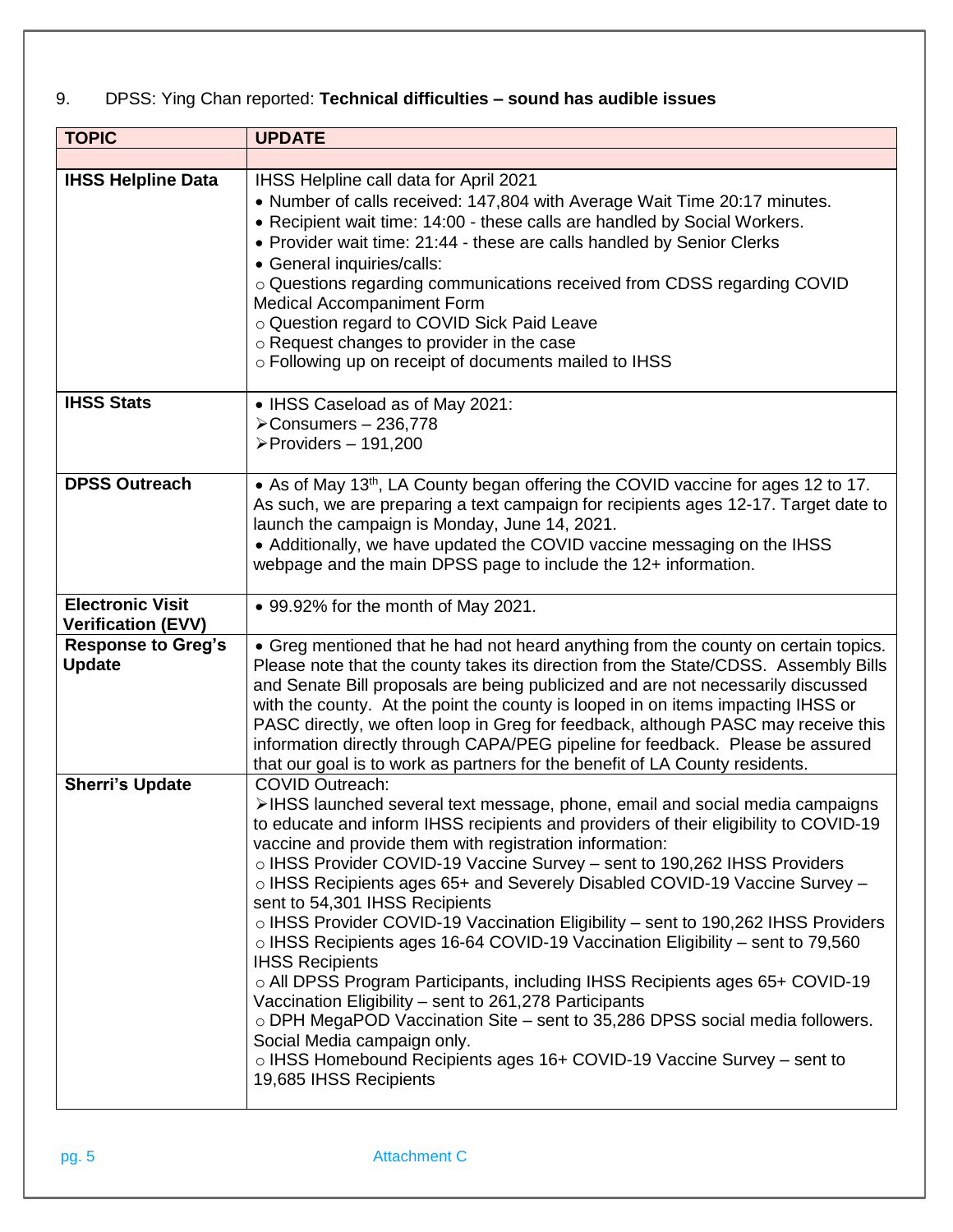| <b>IHSS</b> | We continue in our efforts to support the public with their needs for DPSS<br>assistance. We continue to primarily serve recipient and providers via phone at the |
|-------------|-------------------------------------------------------------------------------------------------------------------------------------------------------------------|
|             | IHSS Helpline. The IHSS Helpline hours are Monday thru Friday from 8am – 5pm,<br>1-888-822-9622.                                                                  |

Janet Heinritz-Canterbury ask Ying Chan about if DPSS has lobbyist in Sacramento who participates in the debates that are going on. Ying Chan stated that she will not be able to answer that question and she stated that would like to take that question back and asked if Janet could put it in more detail. Janet also stated that she has not heard a lot about vaccines and Ying stated that if there are more questions, please feel free to send her an email and she will be able to provide responses as she has done previously.

Sherri Cheatham responded to Janet's question about what DPSS learned from the 19,685 they polled about being vaccinated. Sherri stated that DPH has reached out to DPSS to help get the information out. DPSS would first get the data and then push the information out either through email, outbound calls or a text. She also stated that they did this as each group became eligible, first group which was the 65 year and older, then a special population 65 and older with severe impairment, then the 19-64 years old, and now they are pushing information out to the 12-17 years old group. She stated that DPSS doesn't necessarily hear back from consumers but they gave them the "my turn" email address so they can register themselves. She also stated that DPH also set up a POD at Magic Mountain and they pushed that out as well. She talked about the severely impaired population, because DPH wanted to do home visits to that group. Janet asked if DPSS knew how many people connected to "my turn" and Sherri stated that she does not have that information, she stated that they asked but it is HIPPA protected. Information was sent out through social media for consumers and providers. Janet also asked if the social workers are mentioning it in the home-visits and Sherri stated that still doing homevisits via video and some physical home visits are done and Sherri said she can find out if social workers are mentioning vaccine information when they do home visits.

Lyn Goldfarb asked Sherri if she can answer the question that Vernita Randall asked in her report regarding what areas to target to do outreach. Sherri stated that she cautions her team about answering questions as she is a little uncertain about DPSS role in this meeting. It is her understanding that DPSS comes in for a specific reason to provide an update, they are not necessarily a participant in the PASC Board meetings--they just come to provide an update. She stated that Lyn and she can speak off line to get more clarification and she doesn't want to step on anyone's toes and she doesn't want to look like DPSS is not being responsive or not responding directly to questions asked at the meetings. Sherri responded to Vernita and stated that DPSS does not know who has or has not been vaccinated because DPSS cannot get that information from DPH.

10. Legislative Update – Debi Hight – Attachment – H 1 & 2

Debi Hight brought the Board's attention to Attachment – H 1 & 2 and she expounded on it.

- 11. Unfinished/Old Business None
- 12. New Business Future Agenda Items None
- 13. Closed Session None

Open Session – None